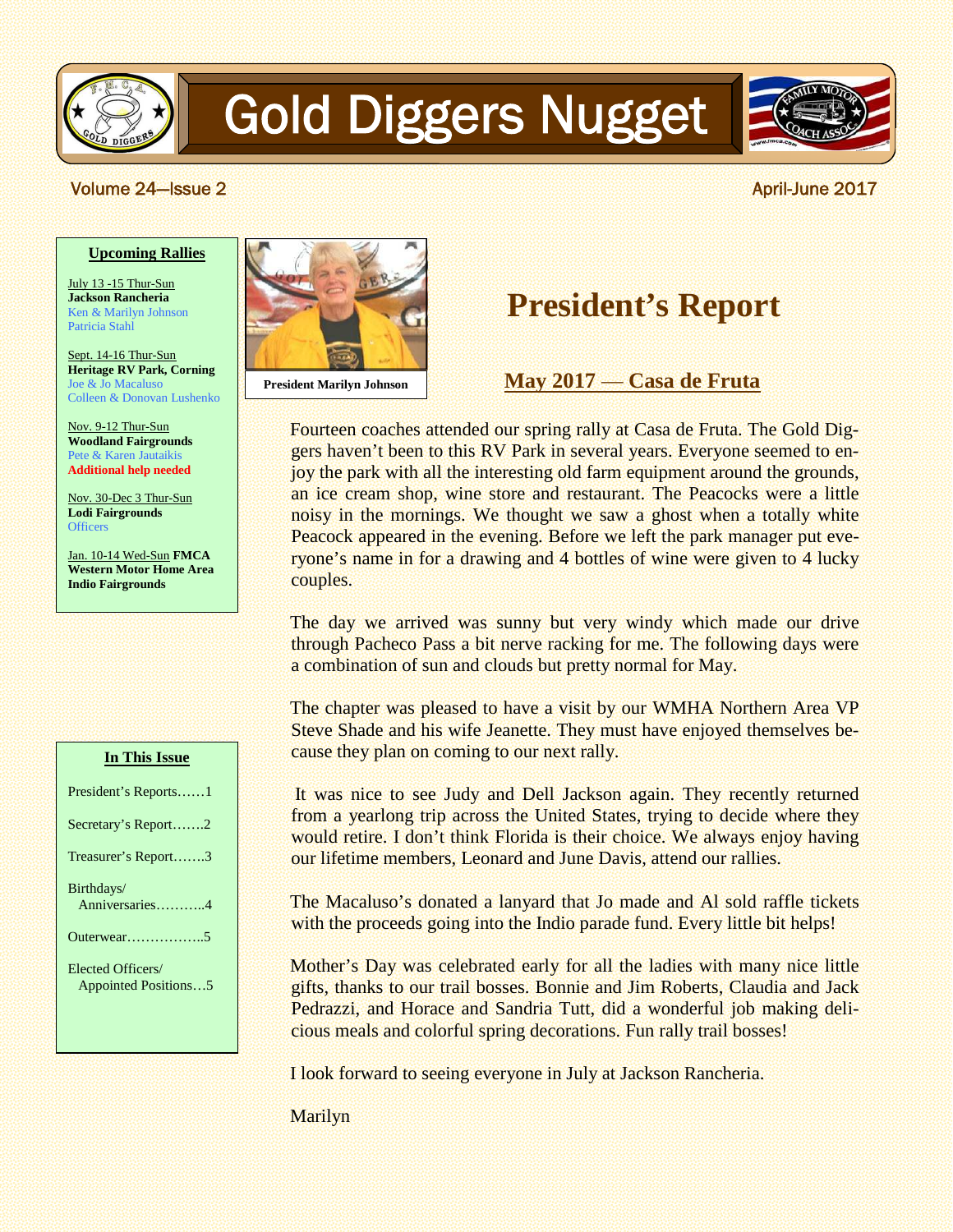



### Secretary's Report



### **May 11, 2017 Casa de Fruta RV Park Gilroy, CA**

The meeting was called to order at 9:35 a.m. by President Marilyn Johnson who led the Pledge of Allegiance. Officers present were President, Marilyn Johnson; Secretary, Betty Smith; Wagon Master, Al Calbreath, Assistant Wagon Master, Galan Smith, National Director, Raleigh Morrow, and Treasurer, Margie Baygell.

Minutes: Betty read the minutes of the March 28, 2017 meeting. It was moved, seconded and carried to approve the minutes as corrected.

Treasurer's Report: Margie gave the Treasurer's report which will be sent out with these minutes. Margie reported that we came out \$114.00 ahead for the Chowchilla rally and the net profit for 2016 was \$297.00. The balance in the account at this time is \$4,680.00 and this includes the Chowchilla rally.

Wagon Master: Al reported that we need co-trail bosses for our November rally. He also commented that he needs the total number of rigs for the July 13-15 Jackson Rancheria rally by the first week in June. We have 20 spaces reserved at \$45.00 a night. We will be having a Brown Bag auction at this rally for the 2018 Indio parade.

National Director: Raleigh Morrow will be going to Indianapolis as National Director. Dell Jackson was railroaded (his words!!) into becoming our Alternate National Director. This was unanimously passed by the membership. Judy and Dell will also be attending the Indianapolis rally.

Historian: Rick Jennings reported that he has nearly finished an album for 2016 and started an album for 2017.

Membership: Betty announced that we have two Associates at this time, the Hayes and the Boyles. We have 25 Active members, 4 Associates, 2 Applicants and 1 Lifetime Member.

Sunshine: Marilyn announced that Lola Reece is doing great after her heart surgery. Bob Wirth is not doing well; Also, John Mangney has been in and out of the hospital.

Old Business: The subject of allowing towables into the FMCA was discussed at length. Raleigh reported that 90% of RVs sold today are towables. Judy Jackson moved that the FMCA allow towables into their membership, Al seconded the motion which was carried unanimously. It was reminded that even if this change does occur, each chapter has the option of voting to accept towables or not.

Military Veterans Chapter: Dell gave a lengthy report promoting the Military Veterans Chapter. This chapter has done a lot of philanthropic activities such as finding home for homeless veterans in Florida. If you are interested in participating in this chapter, please contact Dell as he has information and also application forms.

Indio 2018 Parade: Galan suggested that for the Indio "Viva Las Vegas" theme at the 2018 Indio rally parade perhaps we could make placards to wear that resemble playing cards (King, Queen, Jack, etc.) that would fit over our shoulders and see-through fabric in reds and blacks covering our heads. Other suggestions were that some of the placards could be dice or others could dress up as show girls.

It was moved, seconded and carried to adjourn the meeting at 10:25 a.m.

Respectfully Submitted, Betty Smith, Secretary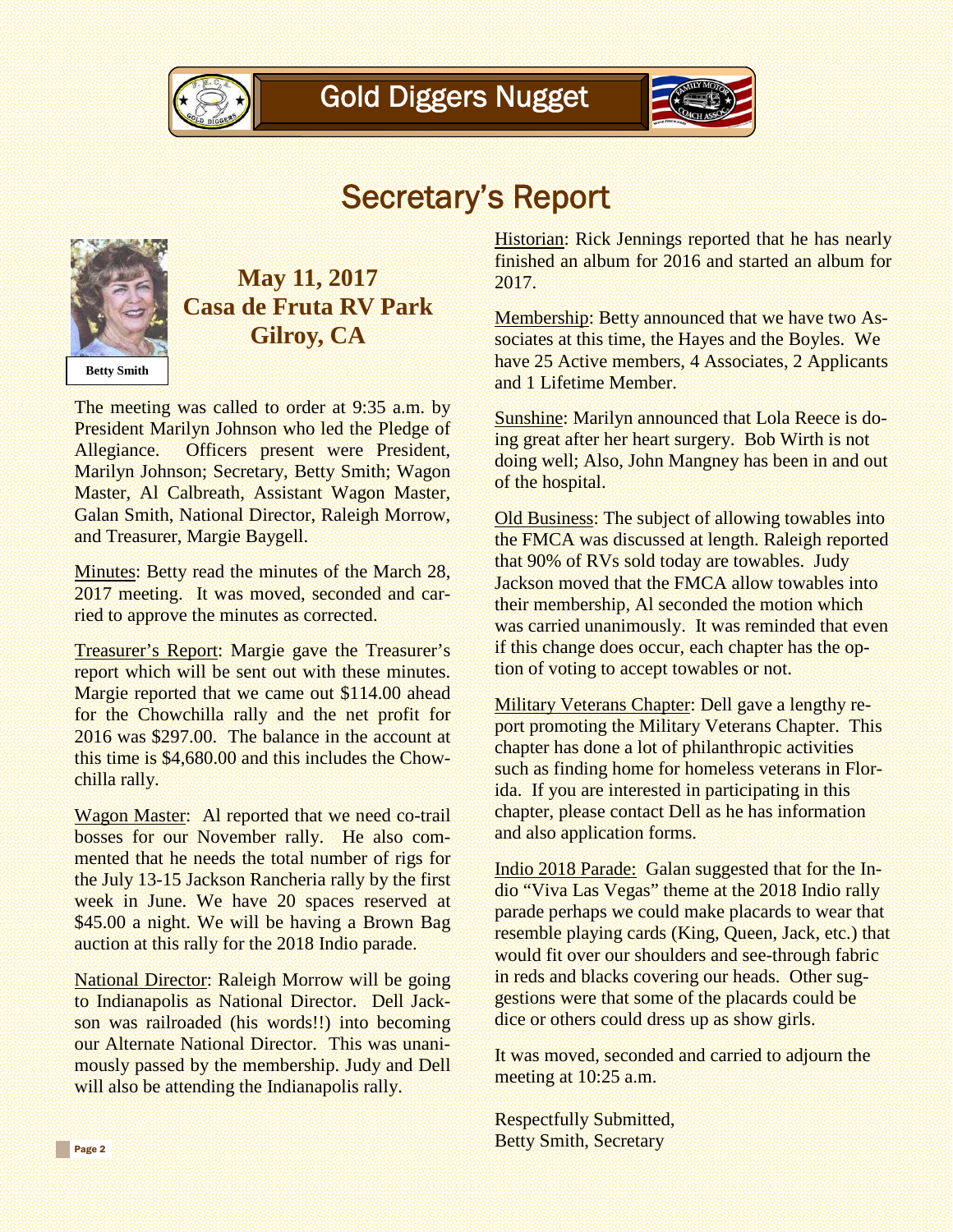



# Treasurer's Report

| <b>BOOKS CLOSED 12-31-16</b>    |            |
|---------------------------------|------------|
| <b>CASH IN BANK.</b>            | \$5,008.95 |
| <b>ACCOUNTS RECEIVABLE</b>      | 120.00     |
| <b>GOLD DIGGERS ACCESSORIES</b> | 49.50      |
| TOTAL                           | \$5178.45  |

EQUITY

| <b>DUES 2017</b>                                                   | \$420.00   |
|--------------------------------------------------------------------|------------|
| <b>CAMPGROUND DEPOSITS</b>                                         | 175.00     |
| <b>PARADE FUND</b>                                                 | 261.00     |
| 2016 NET INCOME                                                    | 296.98     |
| RETAINED EARNINGS 6/6/16 FROM<br>TERI BROLEMAN, PREVIOUS TREASURER | \$4,025.47 |
| <b>TOTAL</b>                                                       | \$5,178.45 |

TREASURER, MARGIE BAYGELL  $12 - 31 - 16$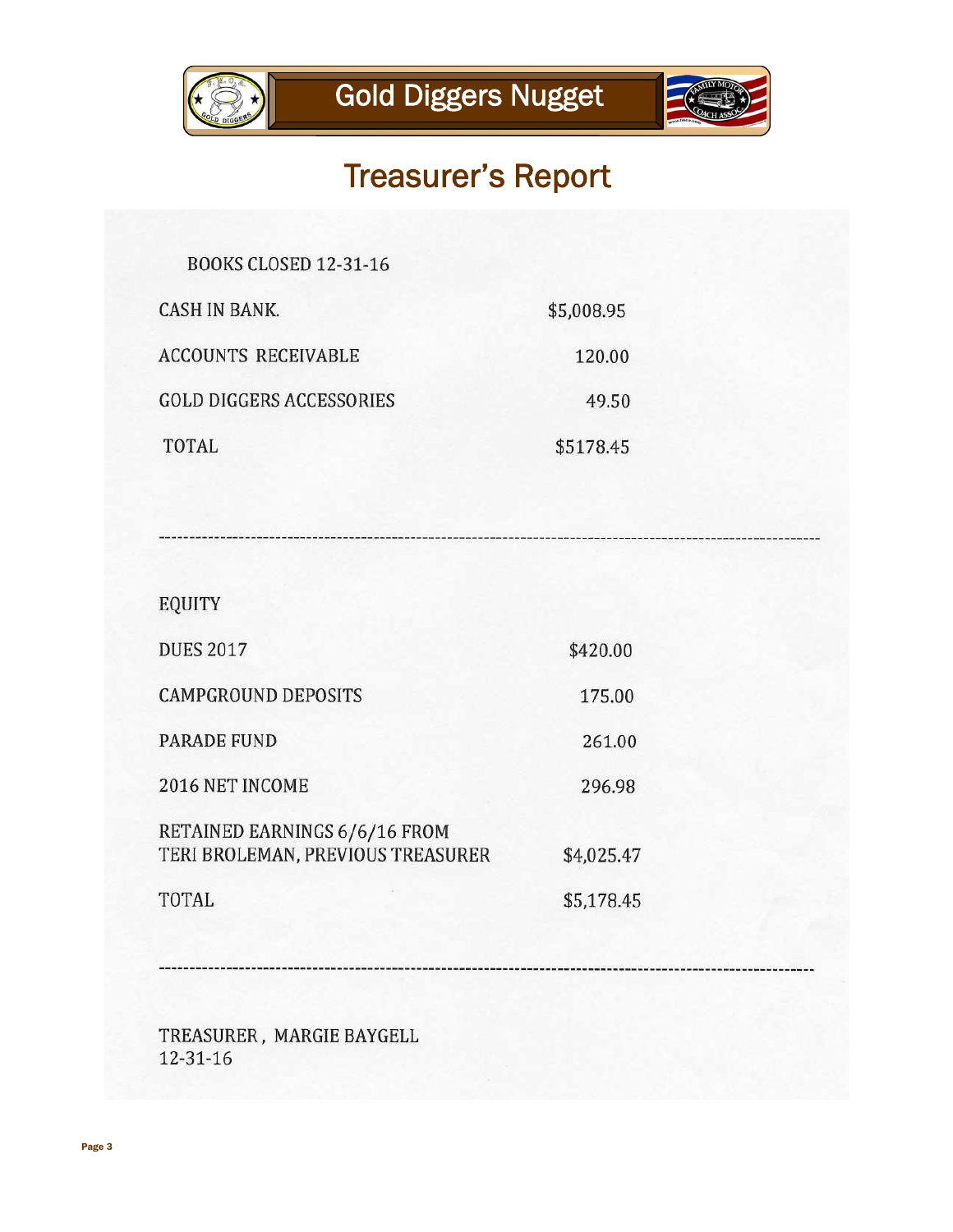

# Gold Diggers Nugget





#### July

- 18 Dave David
- 24 Claudia Pedrazzi
- 27 Betty Simon

#### August

- 3 Roger Housley
- 6 Jo Macaluso
- 9 Don Johnson
- 27 Pete Jautaikis
- 31 Donovan Lushenko

#### **September**

- 9 Diane Johnston
- 22 Bob Broleman
- 22 Margie Baygell
- 27 Rodney Johnston
- 27 **FMCA GOLD DIGGERS (1990**)



#### July

- 4 John and Julie Mangney
- 10 Robert and Penny Burns

#### August

- 26 Dave and Linda David
- 30 Roberson
- 31 Vernon and Karen Jenkins